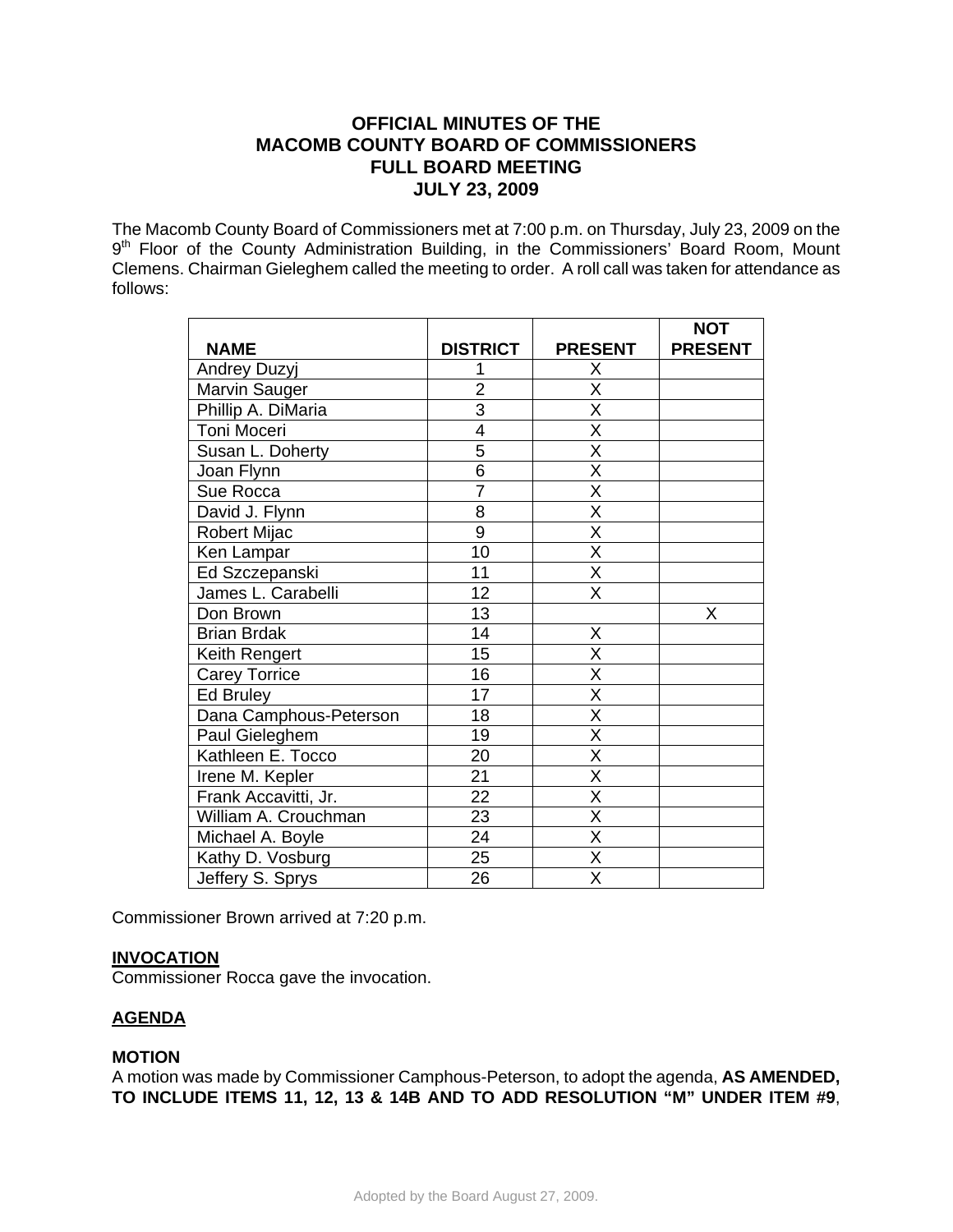### MACOMB COUNTY BOARD OF COMMISSIONERS FULL BOARD MEETING OFFICIAL MINUTES – July 23, 2009

## supported by Commissioner Carabelli. **THE MOTION CARRIED. . MINUTES**

### **MOTION**

A motion was made by Commissioner J. Flynn, to approve the minutes dated June 15<sup>th</sup> and 16<sup>th</sup>, (Special) and June 18, 2009, (Regular), supported by Commissioner DiMaria. **THE MOTION CARRIED**.

### **PUBLIC PARTICIPATION**

None

### *COMMITTEE REPORTS*

### **TECHNOLOGY & COMMUNICATIONS COMMITTEE – July 13, 2009**

The clerk read the recommendations from the Technology & Communications Committee and a motion was made by Chair Accavitti, supported by Vice-Chair Boyle, to adopt the committee recommendations:

1. Approve the following miscellaneous department requests:

Five laptops for the Emergency Management Department at a cost not to exceed \$7,025.50; funding is available in the 800 MHz Capital Improvement fund; and

Three Fujitsu scanners for the Prosecutor's Office at a cost not to exceed \$4,461.17; funding is available in the IT Capital fund.

### **THE MOTION CARRIED.**

## **PUBLIC SAFETY AND CORRECTIONS COMMITTEE – July 14, 2009**

The clerk read the recommendations from the Public Safety and Corrections Committee and a motion was made by Chair DiMaria, supported by Vice-Chair Boyle, to adopt the committee recommendations:

- 1. Approve contract extension (of one year) to the Prisoner Health Services Agreement. No change in terms or financial obligations.
- 2. Approve contract extension (of one year) to the Prisoner Food Service Agreement, including a contractual CPI increase.
- 3. Approve a \$25 rate increase for the Macomb County Public Safety Communications System Membership Fee as recommended by the Communications Task Force Committee, effective January 1, 2010.
- 4. Approve the purchase of 800 MHz related radio equipment for the Technical Services Office in the amount of \$62,410.65. Funding is available in the 800 MHz Capital Improvements budget.
- 5. Authorize the Office of Emergency Management & Communications to issue a Request for Proposal/Qualification to hire a qualified architect to develop plans and ascertain the costs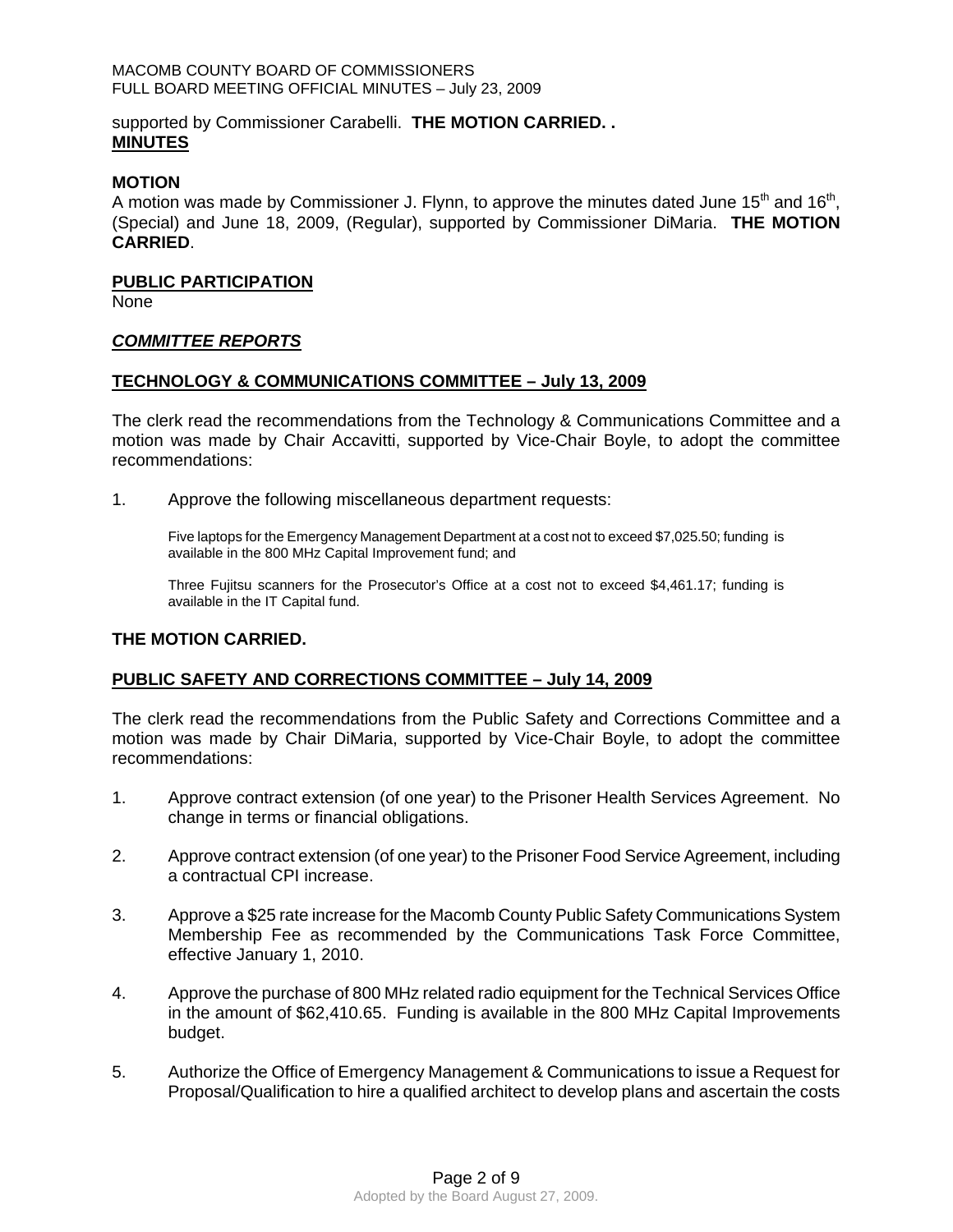for the renovation of the Macomb County Emergency Operation Center.

6. Authorize the Office of Emergency Management & Communications to apply for a 2009 Cops Technology Grant in the amount of \$500,000 for the renovation of the County Emergency Operations Center (EOC). No local match is required.

## **THE MOTION CARRIED.**

## **ADMINISTRATIVE SERVICES COMMITTEE – July 15, 2009**

The clerk read the recommendation from the Administrative Services Committee and a motion was made by Chair Vosburg, supported by Vice-Chair Sauger, to adopt the committee recommendation:

1. Accept \$261,661.00 in Remonumentation Grant funds, grant year 2009, provided by the State of Michigan, Office of Land Survey & Remonumentation and to authorize its inclusion in the Macomb County Remonumentation budget; further, to approve and authorize for execution for grant year 2009 the Monumentation-Surveyor Contracts and Peer Group Member Contracts.

## **THE MOTION CARRIED.**

## **HEALTH & ENVIRONMENTAL SERVICES COMMITTEE– July 16, 2009**

The clerk read the recommendation from the Health & Environmental Services Committee and a motion was made by Chair Camphous-Peterson, supported by Vice-Chair J. Flynn, to adopt the committee recommendation:

1. Authorize the Health Department to apply for a U.S.E.P.A. Grant to perform analysis of data received from the operation of the Huron to Erie Corridor Drinking Water Protection Network.

## **THE MOTION CARRIED.**

## **SENIOR SERVICES COMMITTEE– July 16, 2009**

The clerk read the recommendation from the Senior Services Committee and a motion was made by Chair Rocca, supported by Vice-Chair Moceri, to adopt the committee recommendation:

- 1. Accept Area Agency on Aging 1-B fiscal year 2010-12 multi-year plan for older adult services and fiscal year 2010 annual implementation plan, as amended on July 1, 2009.
- 2. Approve continuance of Department Of Veterans Administration contract for period of September 1, 2009 through August 31, 2010 for Adult Day Service south site.

## **THE MOTION CARRIED.**

## **PUBLIC SERVICES COMMITTEE – July 16, 2009**

The clerk read the recommendation from the Public Services Committee and a motion was made by Chair Torrice, supported by Vice-Chair Tocco, to adopt the committee recommendation: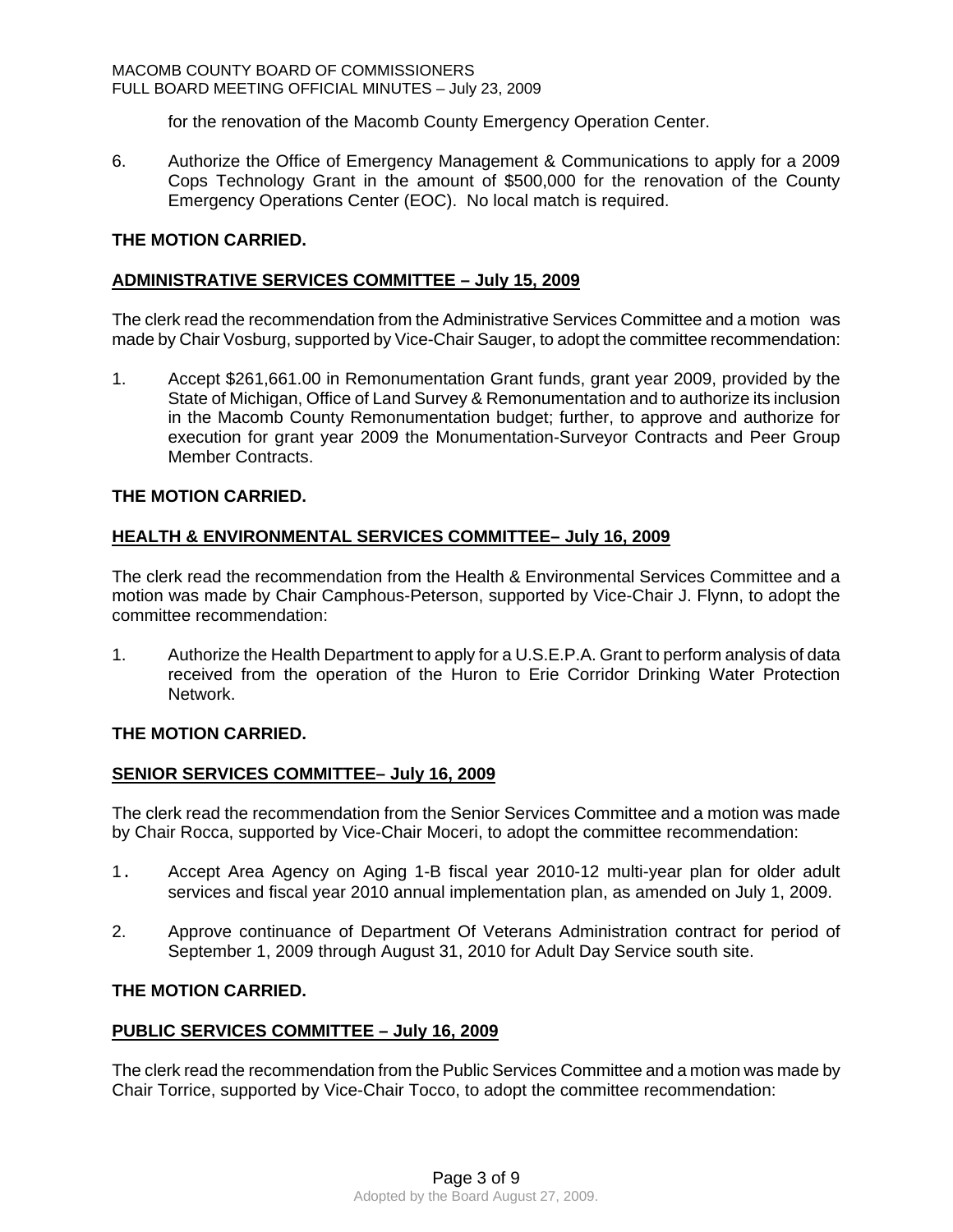- 1. Authorize the Macomb County Community Services Agency to receive Community Development Block Grant funds from the City of Roseville in the amount of \$30,000.
- 2. Authorize the Macomb County Community Services Agency to receive \$35,934 from the Department of Education to provide commodity foods to low income families.
- 3. Authorize the Macomb County Community Services Agency to receive \$26,250 from the Michigan IDA Partnership and the Oakland Livingston Human Service Agency.
- 4. Authorize the Macomb County Community Services Agency to submit the FY 2009 Community Services Block Grant – American Recovery and Reinvestment Act (ARRA) Plan.

## **THE MOTION CARRIED.**

## **PERSONNEL COMMITTEE – July 20, 2009**

The clerk read the recommendations from the Personnel Committee and a motion was made by Chair Mijac, supported by Vice-Chair Tocco, to adopt the committee recommendations:

1. Approve reconfirmation of the following vacancies:

One Administrative Assistant II Community Mental Health<br>
One Typist Clerk III Community Mental Health One Public Health Nursing Coordinator **Franch Properties Health Department** 

Community Mental Health

- 2. Approve waiving the hiring freeze and authorize the Sheriff Department to immediately fill one Account Clerk I/II position, vacant due to promotion, contingent upon identification of equal or greater 2009 budget reduction offset.
- 3. Approve a title change only for one vacant Account Clerk Senior position to Data Entry Clerk and reconfirm the vacancy in the office of the Friend of the Court.
- 4. Award a contract for an applicant online system to be used by the Human Resources Department to NEOGOV to include the software license, hosted service and implementation with a total project cost not to exceed \$24,500; funding is available in the IT Capital Fund.
- 5. Adopt a policy requiring Macomb County and Macomb County contractors, vendors and professionals who provide services in excess of \$20,000 a year to register and participate in the Federal E-Verify Program beginning September 1, 2009. This policy will apply to all fulltime, part-time and temporary newly hired workers.
- 6. Concur with the recommendation of the Executive Director of the Department of Planning and Economic Development and approve the reclassification of Maria Zardis from Grants Coordinator to Program Manager (Communications and Marketing) subject to an annual \$20,000 grant subsidy to the salary; also, that upon elimination of the grant, the salary would revert back to the authorized pay grade prior to receiving the reclassification with no Board action required; further, that the increments will be reviewed and considered as established in the county pay policy. (Record **NO** votes for Doherty, Duzyj and Rocca)
- 7. Decrease the minimum and maximum salary ranges by five percent for vacant positions that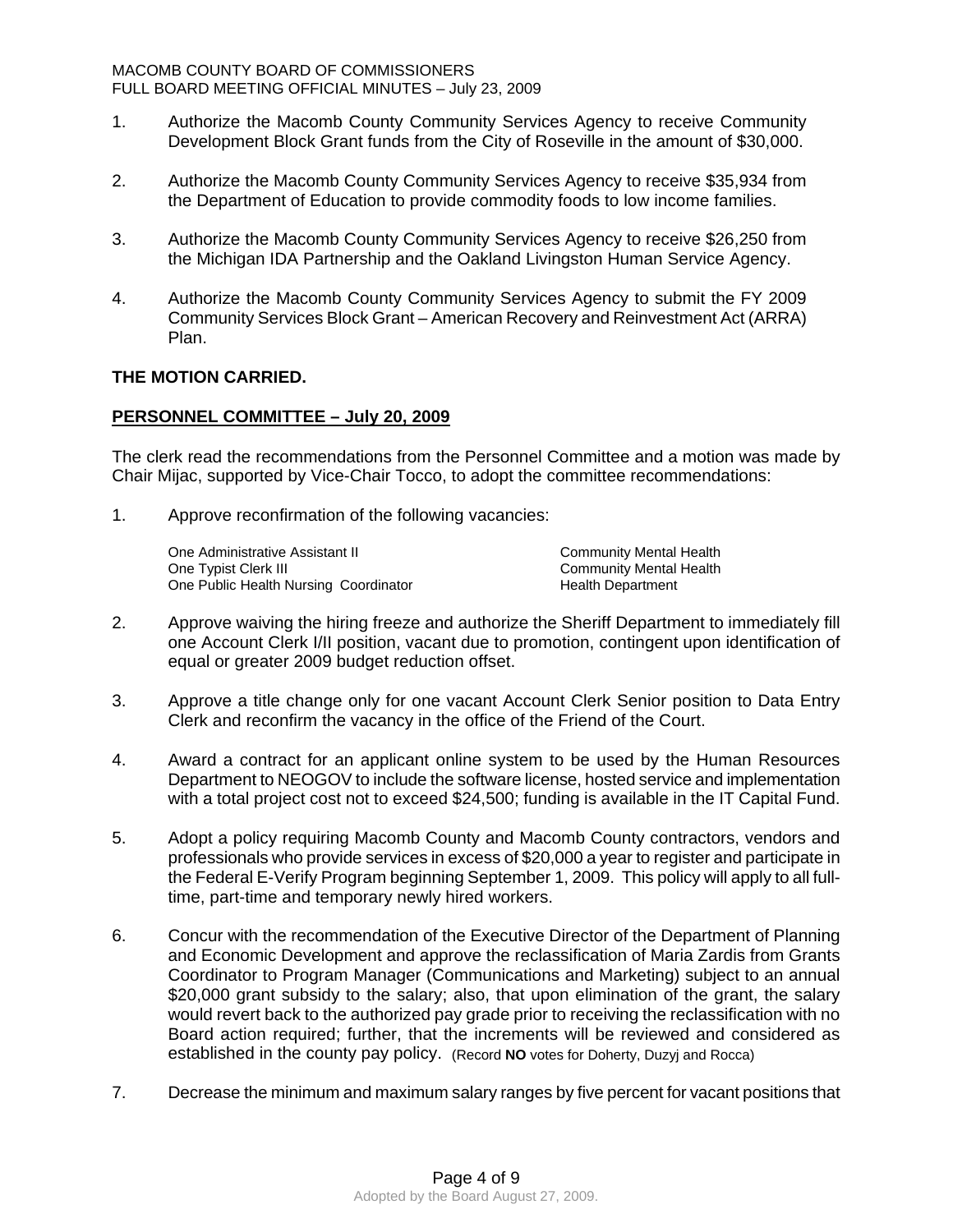are not impacted by a union contract, but any pay grade with a maximum salary of less than \$30,000 will not be reduced by five percent.

8. Approve ratification of the following:

A three-year labor agreement with the Teamsters Local 214-Circuit Court/Friend of the Court from January 1, 2008 to December 31, 2010 and a three-year labor agreement with the Technical, Professional and Office Workers Association of Michigan (TPOAM) Circuit Court Officers and Professional Association from January 1, 2008 to December 31, 2010. (Record **NO** votes for Brown & Carabelli)

### **THE MOTION CARRIED.**

## **BUDGET COMMITTEE – July 21, 2009**

The clerk read the recommendations from the Budget Committee and a motion was made by Chair Brdak, supported by Vice-Chair Sprys, to adopt the committee recommendations:

Commissioners Brdak and Vosburg asked to separate item #3. There were **NO** objections.

- 1. Approve Clinton Township's request to redirect previously approved environmental problems: Lake/River Fund Award and reduce amount by \$20,000.
- 2. Approve the project request by Clinton Township; Further, to award \$8,333.33 each to Shelby Township, Ray Township and Bruce Township from the environmental problems: Lake/River Fund.
- 4. Direct County Department Heads and Elected Officials to submit budget reduction plans as noted on the schedule of projected net expenditures to the September Budget Committee for consideration. Further, to establish a working group of 5 county commissioners to work with board appointed administrators and department heads in seeking out the long-term budgetary savings necessary to balance the 2010 and 2011 budgets.
- 5. Award the Repair/Restoration Project Parking Structure to the low qualified bidder, Ram Construction Services in the total amount of \$103,989. Funds for this project are available in the Capital Budget.

## **THE MOTION CARRIED.**

## **SEPARATED MOTION**

3. Amend the Board of Commissioners 2009, 2010, and 2011 budgets as summarized on Schedules I, II and III. (Record **NO** votes for Doherty & Duzyj to eliminate the Director of Board Services; Record **NO** votes for Doherty, Duzyj & Torrice to eliminate the Director of Public Affairs and to eliminate the Public Affairs Specialist; Record **NO** votes for Doherty, Duzyj, Rengert, Rocca, Torrice & Vosburg to add the position of Media Relations Assistant; Record **NO** votes for Doherty, Duzyj, & Rengert on Schedule II; and, Record **NO** votes for Doherty & Duzyj on Schedule III)

#### **MOTION TO AMEND**

A motion to amend was made by Commissioner Brdak, to amend Schedule 1 to include the effective date for elimination of Director of Board Services, Public Affairs Director and Public Affairs Specialist to be September 2, 2009, supported by Commissioner DiMaria. **THE MOTION TO AMEND CARRIED.**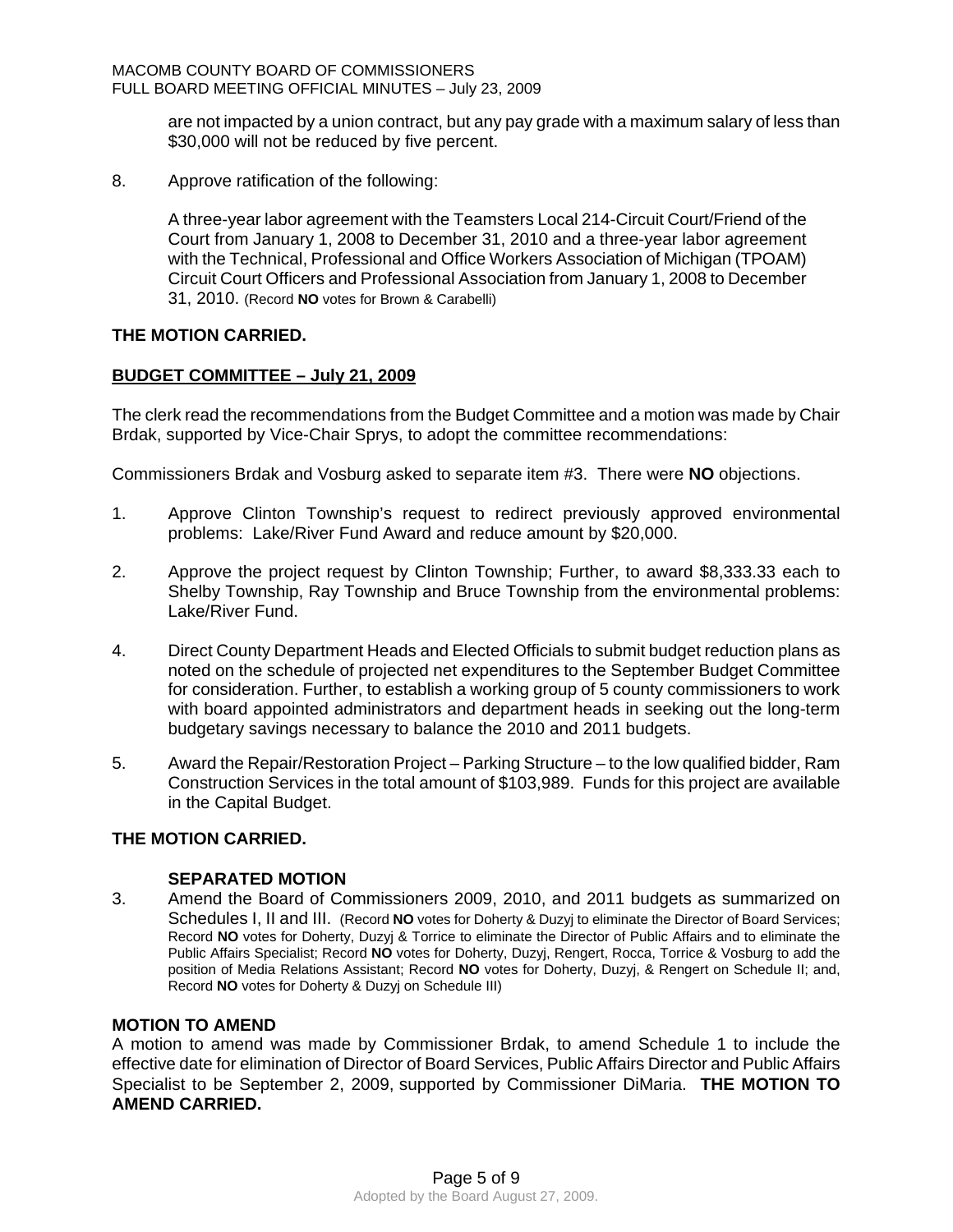Commissioner Vosburg asked for her no vote to be recorded only for the addition of Media Relations Assistant position, not on Schedule II.

**THE SEPARATED MOTION CARRIED AS AMENDED.** (Record **NO** votes Doherty, Duzyj and Torrice)

### **FINANCE COMMITTEE – July 22, 2009**

The clerk read the recommendation from the Finance Committee and a motion was made by Chair Kepler, supported by Vice-Chair Bruley, to adopt the committee recommendation:

- 1. Approve the monthly bills (with corrections, deletions and/or addenda) and authorize payment; further, to approve the payroll in the amount of \$15,278,872.31 with necessary modifications to the appropriations. (Sprys abstaining from bills for Adam Latra (fees-defense attorneys); Torrice abstaining from bills for Torrice and Zalewski, PLLC (fees-defense attorneys)
- 2. Approve the requests for exemption from the living wage policy for the current contract period as listed on the resolution sheet.
- 3. Approve the attorney fees form that will be completed by Corporation Counsel on a monthly basis.

## **THE MOTION CARRIED.**

### **RESOLUTIONS/TRIBUTES**

#### **MOTION**

A motion was made by Commissioner Camphous-Peterson, to adopt the following Resolutions in their entirety, supported by Commissioner J. Flynn:

| Res. No. 09-66 | Approving the FY 2010-12 Multi-Year Plan of the Area Agency on Aging 1-B,<br>as amended on July 1, 2009, for purpose of conveying support to Area<br>Agency on Aging 1-B and Michigan Office of Services to the Aging (offered by<br>Rocca on behalf of Board; recommended by Senior Services Committee on 07/16/09) |
|----------------|----------------------------------------------------------------------------------------------------------------------------------------------------------------------------------------------------------------------------------------------------------------------------------------------------------------------|
| Res. No. 09-65 | Honoring Kirk Marshall on his 80 <sup>th</sup> Birthday and Service to the Community<br>(offered by Rengert; recommended by Senior Services Committee on 07/16/09)                                                                                                                                                   |
| Res. No. 09-69 | Recognizing Shirley Cushing for 25 Years in Elder Law (offered by Rocca;<br>recommended by Personnel Committee on 07/20/09)                                                                                                                                                                                          |
| Res. No. 09-68 | Establishing for Year 2011 the Salaries and Compensation in Lieu of Fees<br>for Macomb County Commissioners and the Salary of the County Executive,<br>as amended (offered by Gieleghem; recommended by Budget Committee on 07/21/09)                                                                                |
| Res. No. 09-58 | Congratulating Mary A. Kotowski on the Honor of Being Named Clerk of the<br>Year by the Michigan Association of Municipal Clerks (offered by Boyle and<br>Crouchman; recommended by Finance Committee on 07/22/09)                                                                                                   |
| Res. No. 09-59 | Commending Robert Koester for his Charitable Contribution to the Seniors<br>of Macomb County (offered by Rocca; recommended by Finance Committee on 07/22/09)                                                                                                                                                        |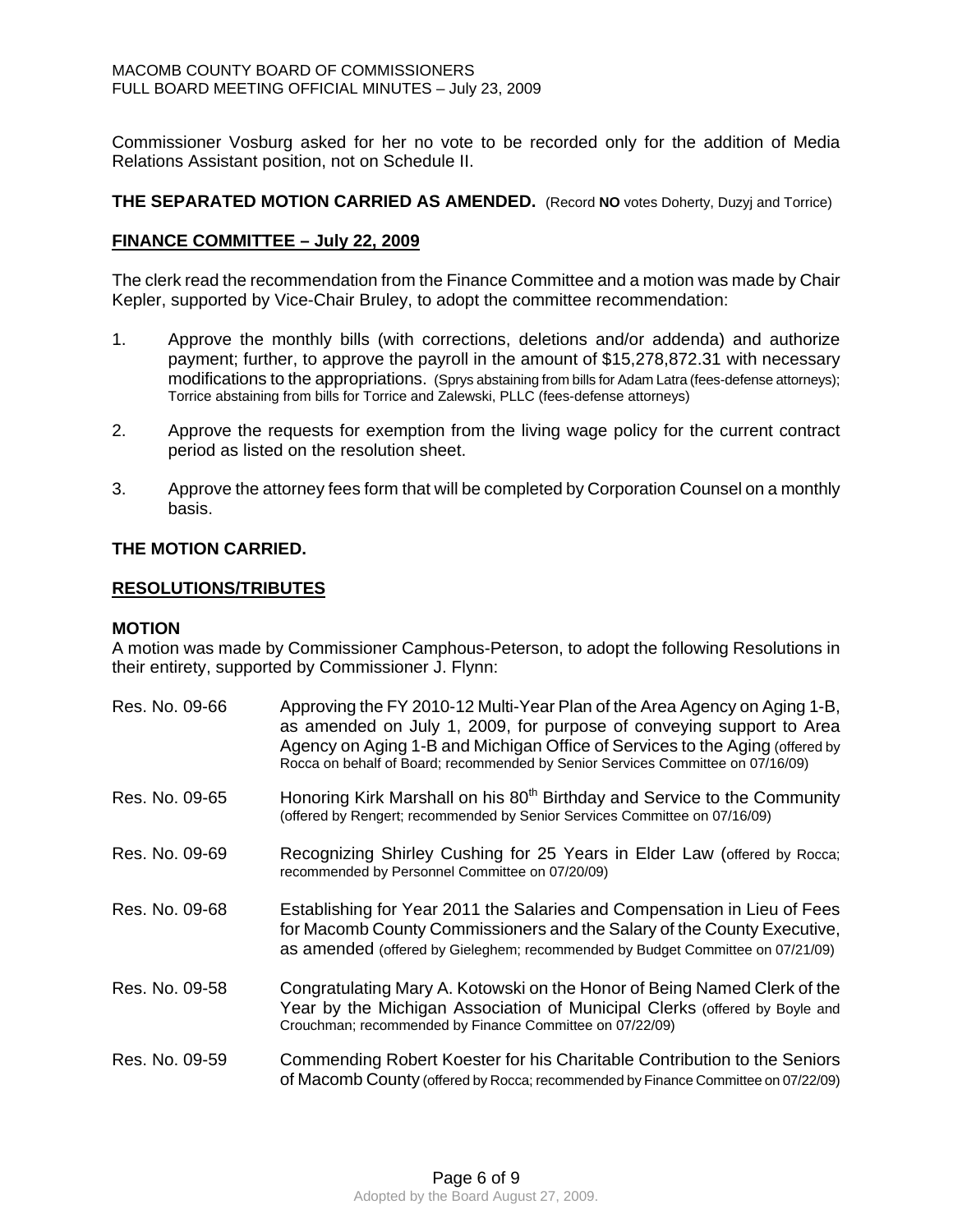#### MACOMB COUNTY BOARD OF COMMISSIONERS FULL BOARD MEETING OFFICIAL MINUTES – July 23, 2009

| Res. No. 09-60 | Commending Ryan Brunk on the Honor of Achieving the Status of Eagle<br>Scout (offered by Carabelli; recommended by Finance Committee on 07/22/09)                                    |
|----------------|--------------------------------------------------------------------------------------------------------------------------------------------------------------------------------------|
| Res. No. 09-61 | In Support of the Lake St. Clair Tourism Initiative (offered by Gieleghem, Boyle,<br>Brdak, Camphous-Peterson, Crouchman & Vosburg; recommended by Finance Committee on<br>07/22/09) |
| Res. No. 09-63 | Commending Patrick and Debbie DeSantis for their Heroic Actions (offered by<br>Gieleghem; recommended by Finance Committee on 07/22/09)                                              |
| Res. No. 09-64 | Honoring the Village of New Haven on its 140 <sup>th</sup> Anniversary (offered by Brdak;<br>recommended by Finance Committee on 07/22/09)                                           |
| Res. No. 09-67 | Tribute to the Family of Diana J. Kolakowski (offered by D. Flynn; recommended by<br>Finance Committee on 07/22/09)                                                                  |
| Res. No. 09-70 | Commending Peter and Barbara Torrice on their 40 <sup>th</sup> Anniversary (offered by<br>Torrice)                                                                                   |
| Res. No. 09-62 | Urging Federal Government to Extend Unemployment Benefits (offered by<br>Board Chair on behalf of Board)                                                                             |

## **THE MOTION CARRIED.**

## **ITEMS WAIVED BY EDUCATION & TRAINING COMMITTEE CHAIR**

## **MOTION**

A motion was made by Commissioner Szczepanski, to adopt the committee recommendations in their entirety, supported by Commissioner Sprys.

- a) Authorize Macomb MSU Extension to accept funds from Macomb Intermediate School District Early On Program to provide Family Resource & Referral Services.
- b) Authorize Macomb MSU Extension to accept funds from Michigan State Housing Development Authority for National Foreclosure Mitigation Counseling Grant.
- c) The County of Macomb sign a Letter of Agreement with United Way for Southeastern Michigan (UWSEM) to authorize MSU Extension to act as a HUB for the county in collaborative activities related to Foreclosure Prevention and Neighborhood Stabilization.

## **THE MOTION CARRIED.**

## **HEALTHCARE REQUEST FOR PROPOSALS**

## **MOTION**

A motion was made by Commissioner Camphous-Peterson, to concur with the recommendation of Corporation Counsel with regard to the responses to the Healthcare request for proposals. The late bids will not be considered. The renewal proposal from Blue Cross Blue Shield submitted on July 22, 2009 will be reviewed, supported by Commissioner Torrice.

## **THE MOTION CARRIED.**

## **FORMATION OF A TASK FORCE**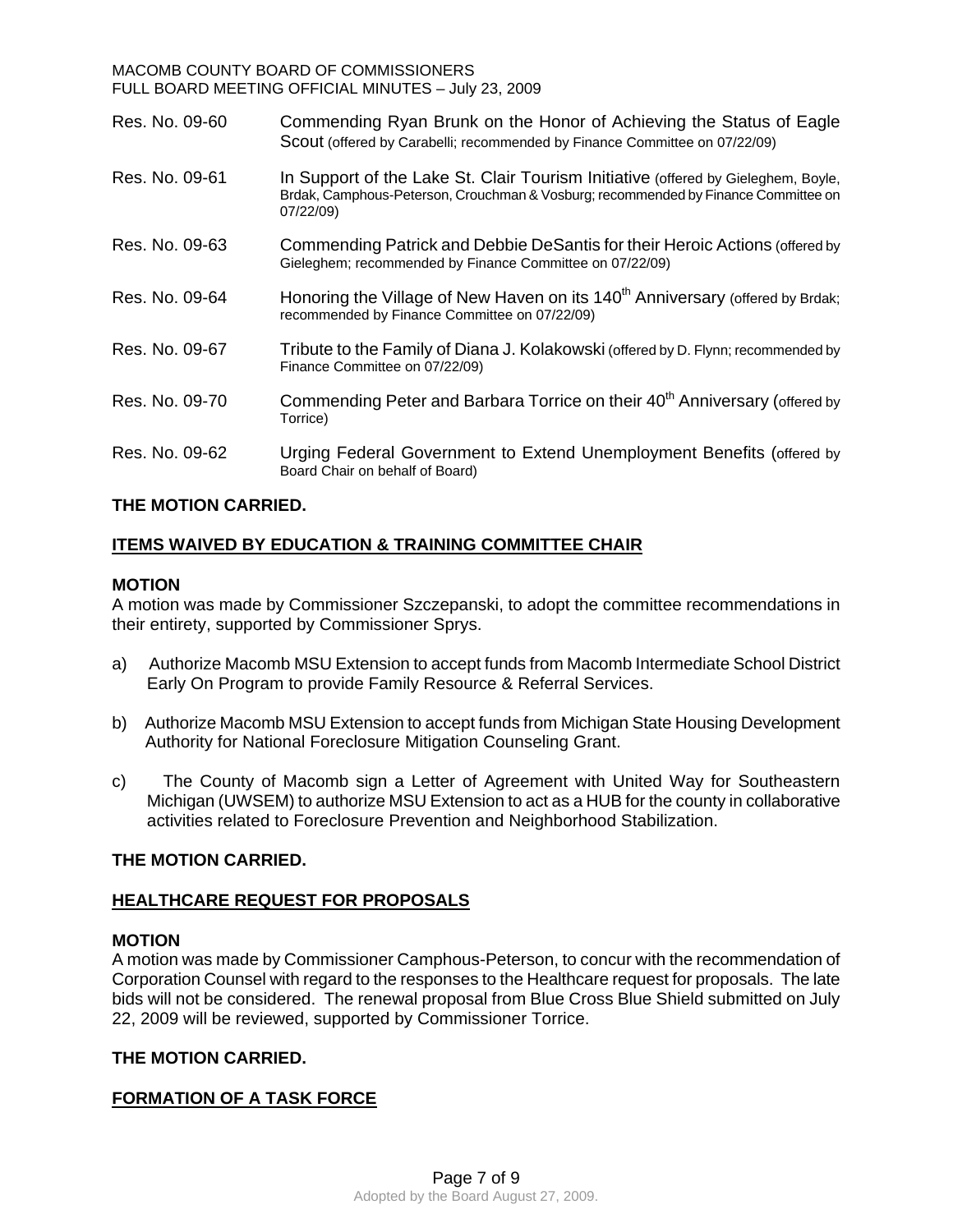### **MOTION**

A motion was made by Commissioner Vosburg, to form a task force whose members will review active employee healthcare bid responses, supported by Commissioner J. Flynn.

### **THE MOTION CARRIED.**

### **REQUEST TO PURCHASE PREVIOUS SERVICE TIME**

### **MOTION**

A motion was made by Commissioner Vosburg, to approve request to purchase previous service time by Anne Mandel, supported by Commissioner Doherty. **THE MOTION CARRIED.** (Record **NO**  vote for Duzyj)

## **APPOINTMENTS:**

### **MOTION**

A motion was made by Commissioner Camphous-Peterson, to approve the appointments in their entirety, supported by Commissioner Torrice.

### **Chair Appointment with Concurrence of Board**

### a)*Economic Development Corporation*:

*1 vacancy; Term ending 07/31/2013 (reappointment) 1 vacancy; Term ending 07/31/2015 (appointment)* 

- Reappointment Grace Shore
- Appointment Ronald Current

### **MOTION**

A motion was made by Commissioner Bruley, to concur with the reappointment of Grace Shore to the Economic Development Corporation and postpone the appointment of Ronald Current, supported by Commissioner Brown. **THE MOTION CARRIED.** 

## **Grace Shore was appointed to the Economic Development Corporation.**

#### b)*SEMCOG*:

*1 alternate vacancy; Term upon appointment to 12/31/2010* 

• Appointment Commissioner Michael Boyle

#### **MOTION**

A motion was made by Commissioner J. Flynn, to approve the appointment to SEMCOG, supported by Commissioner Lampar. **THE MOTION CARRIED.**

## **Commissioner Michael Boyle was appointed to SEMCOG.**

## **NEW BUSINESS**

None